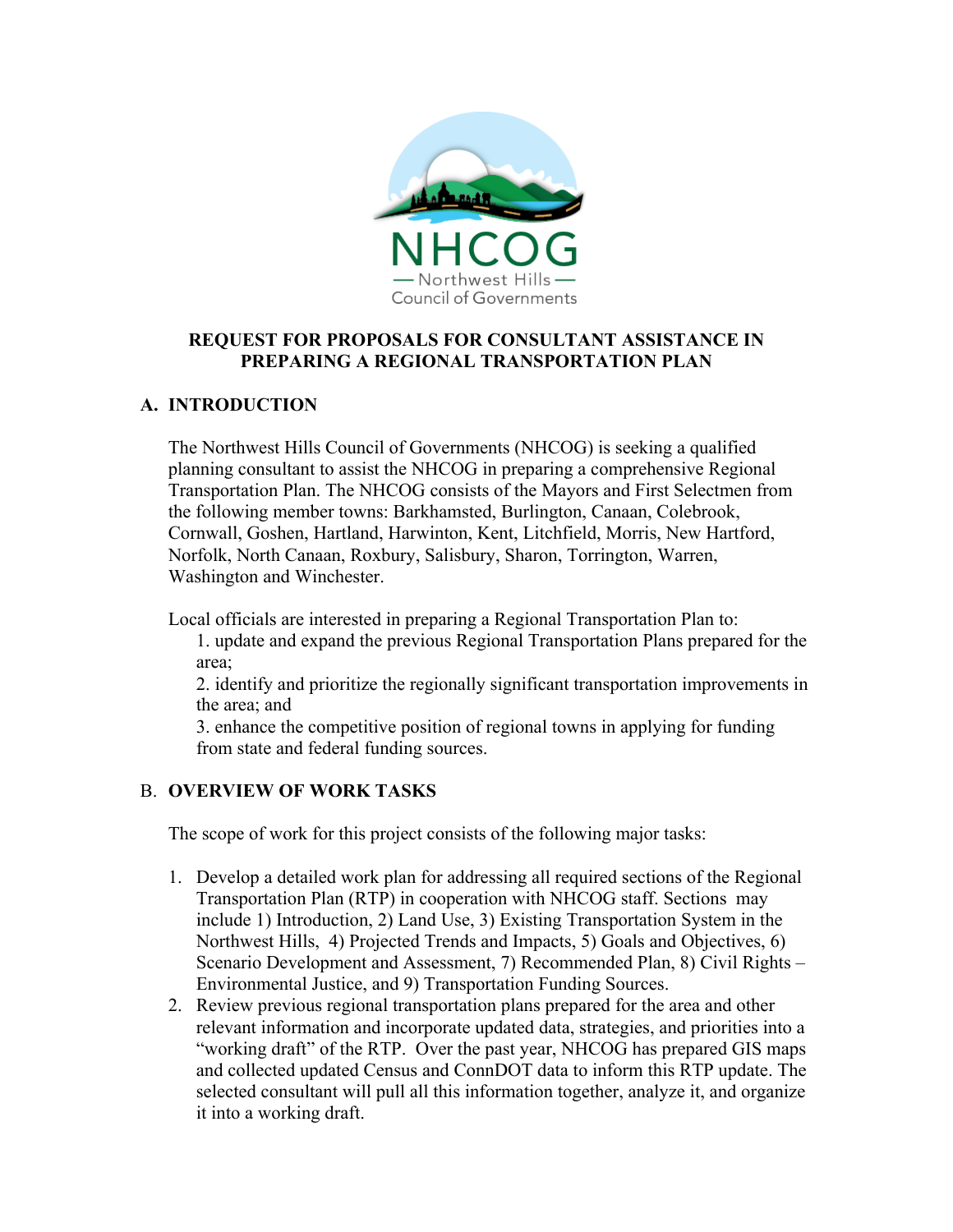- 3. Develop and implement an outreach program to solicit public input on transportation improvement needs and priorities. This shall include outreach on road, bus and rail improvement needs. One specific public outreach task shall include conducting a series of public meetings on the improvement of the Housatonic Railroad for on-going freight and future passenger service.
- 4. Meet with individual town officials (i.e. Mayor/First Selectman, Road Supervisor) and other interested parties (e.g. transportation providers, social service agencies) to discuss transportation needs, issues, and priorities.
- 5. Conduct an assessment of local roads eligible for funding under ConnDOT's Rural Collector and LOTCIP funding programs and develop a 5-Year Capital Improvement Plan for the use of the annual funds allocated to the NHCOG.
- 6. Develop and implement a scenario planning process to assess alternative transportation futures for the region.
- 7. Prepare a matrix to identify regional transportation improvement priorities and develop a realistic economic development strategy, and plan of action, which will include specific projects to achieve the region's transportation goals and objectives. Specific transportation recommendations and/or projects shall be identified along with a proposed timeline and potential funding sources.
- 8. Prepare informative GIS maps and other graphics to enhance the presentation of the RTP.
- 9. Prepare a draft of the RTP with specific strategies and recommendations and coordinate a public outreach and review process to solicit feedback on the Plan.
- 10. Finalize the RTP based on feedback received on the draft Plan.

The result of this planning process will be the development of a comprehensive RTP with clearly defined goals, policies, strategies, short-term projects, and long-term projects that will serve to protect, enhance, and maintain the region's transportation infrastructure and services.

# **C. PRODUCTS**

The products resulting from this project will include:

1. a draft RTP addressing the work tasks outlined above, and

2. a final RTP which includes appropriate changes to the draft report based on the comments received.

The report shall conform to any guidelines established by ConnDOT, FHWA, and FTA for a Regional Transportation Plan. The report will be written in an easy-to-read manner with a cover design pre-approved by NHCOG staff. It is anticipated that the report will include colored maps and graphics to facilitate communication. The report generated will be used to inform local officials and others about the region's transportation improvement needs and priorities, and provide the framework for continued maintenance and enhancement of transportation resources within the Region.

In addition to meeting individually with each of the 21 member towns in the region, the consultant will be required to conduct a minimum of seven public meetings in the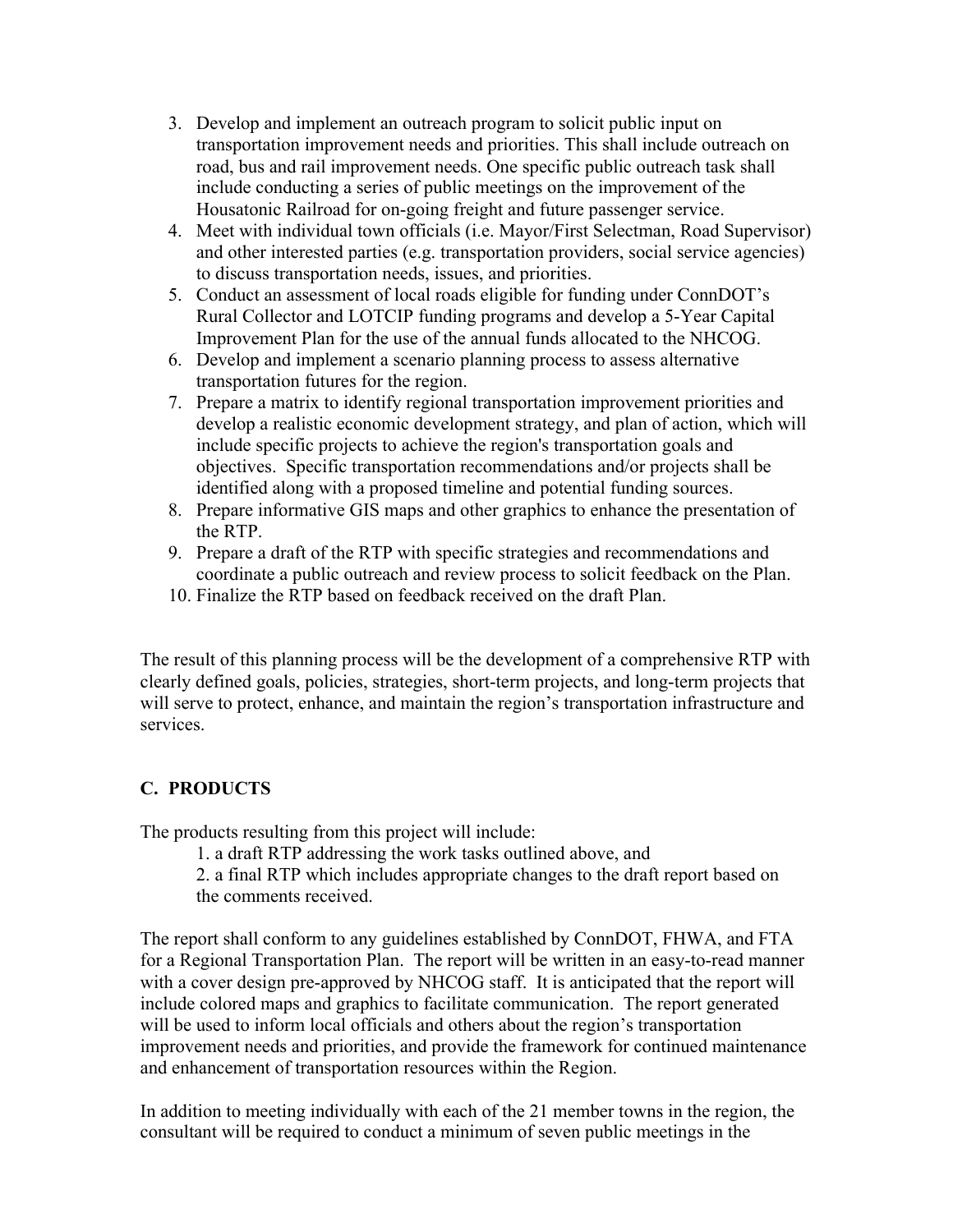development of the RTP. These shall include an initial meeting with the NHCOG, up to three meetings on the Housatonic Railroad, a meeting with social service providers on existing and desired bus services, a presentation of the draft RTP, and a presentation of the final report. The consultant shall communicate on a regular basis with the NHCOG staff during the course of this project and shall provide draft sections of the consultant's report for review as they become available. The consultant will be expected to provide fifty copies of both a draft and final version of the RTP. Printing costs for the above products are to be included as a consultant expense. The consultant shall also provide an editable CD version, and PDF version, of the final report.

## D. **PROJECT SCHEDULE AND ADMINISTRATION**

The project will be initiated and completed between November 26, 2014 and December 31, 2015 as follows:

- 1. *November 26, 2014* Request for Proposals released.
- 2. *December 19, 2014* Consultant Proposals Due
- 3. *January 30, 2015* Consultant selected
- 4. *February 15, 2015* Project begins
- 5. *October 15, 2015* Draft RTP submitted
- 6. *December 15, 2015* Final RTP submitted

NHCOG staff will manage the study. A Transportation Committee of the NHCOG may be established to review drafts of the study sections and guide consultant activities. The NHCOG shall have the right to reject and revise all parts of the consultant's work during its formulation.

## **E. EVALUATION OF PROPOSALS AND SELECTION OF CONSULTANT**

A selection committee comprised of representatives from the NHCOG will review the proposals. The selection committee will likely request interviews with the top ranked firms following the review of the written proposals. The date for the interviews is tentatively scheduled for January 14, 2015. The recommendation of this selection committee will be forwarded to the NHCOG for selection of a consultant. The following criteria will be used in evaluating proposals:

- 1. Previous experience in the services required and overall qualifications of the firm.
- 2. Qualifications of key personnel assigned to this study.
- 3. Responsiveness to study objectives and creative approach for accomplishing objectives.
- 4. Consultant cost estimate, and associated allocation of personnel resources for completion of the project tasks.
- 5. Reasonable proximity to the Northwest Hills Region to avoid undue travel costs.

## **F. SUBMISSION OF PROPOSALS**

Responses should specify the methodology for preparing the plan, project schedule milestones, consultant cost estimate and allocation of personnel resources for the project